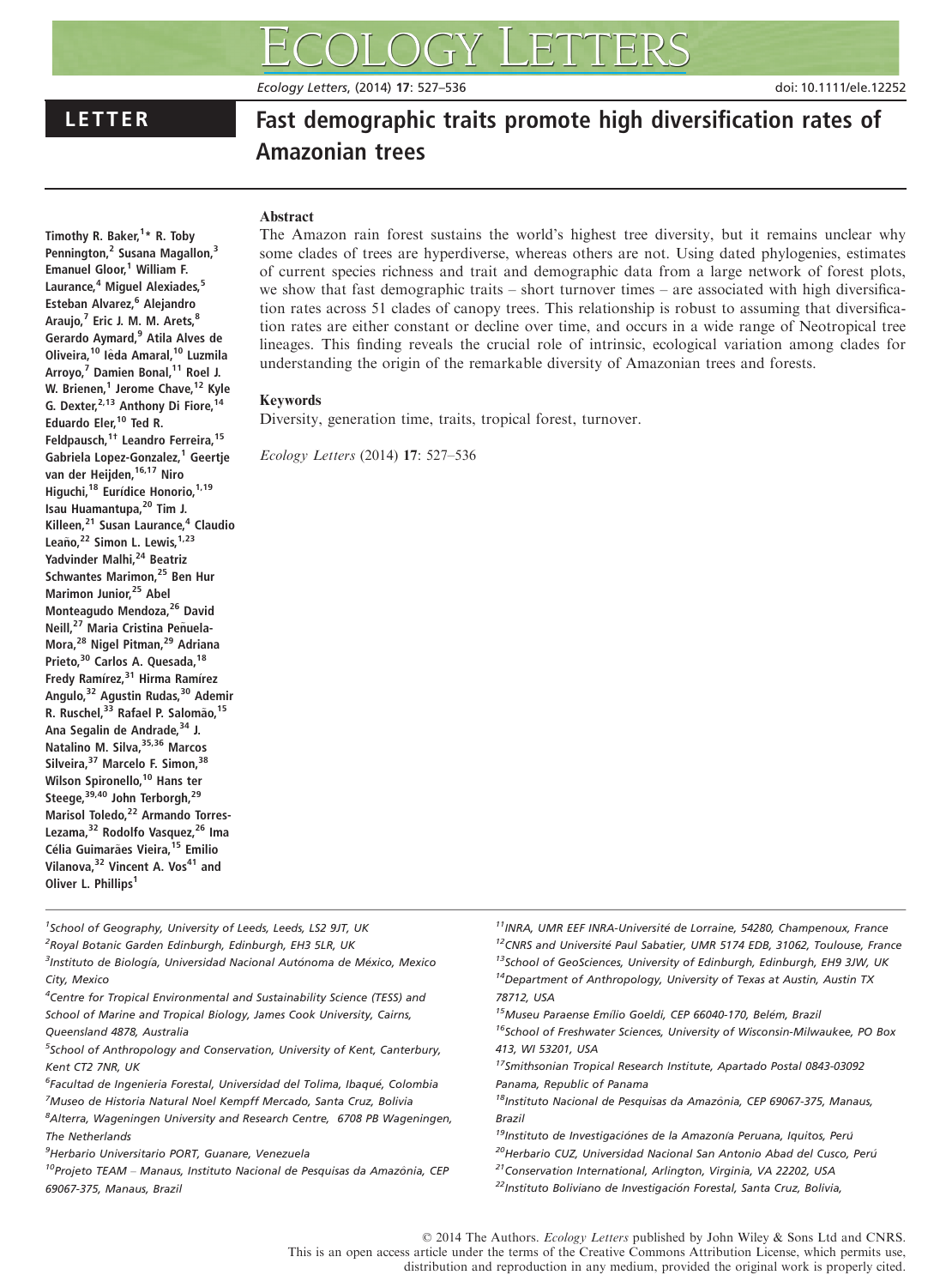### INTRODUCTION

Amazonian forests are among the most biologically diverse ecosystems on Earth, sustaining approximately 16 000 species of trees or  $\approx 30\%$  of global tree diversity (Fine *et al.* 2009; ter Steege *et al.* 2013) with some communities containing over 300 species of at least 10 cm diameter at breast height (dbh) within a single hectare (Gentry 1988). This diversity is a result of an interaction between extrinsic factors – historical events that have caused extinction or provided opportunities for speciation – and the intrinsic characteristics of different lineages that have influenced how they respond to these events (Vamosi & Vamosi 2011). For Amazonia, there has been a strong focus on identifying the role that extrinsic factors have played in promoting high speciation rates associated with the uplift of the Andes, climatic variation, or the development of diverse edaphic conditions (Hoorn et al. 2010). Indeed, a wide range of these factors is likely to have been important across different groups: recent phylogenetic studies have shown that speciation events related to historical events throughout the Cenozoic have generated the high tree diversity observed today (Hoorn et al. 2010). However, a framework based solely on extrinsic factors cannot explain some of the most noteworthy aspects of Amazonian tree biodiversity: the wide variation in rates of diversification among clades (e.g. Couvreur et al. 2010) and the existence of a number of species-rich groups with high diversification rates in unrelated lineages (e.g.  $Inga \approx 300$  species; Guatteria  $\approx$  265 species; Pennington *et al.* 2004). These patterns suggest that the intrinsic characteristics of clades should be considered when trying to understand why some clades are so species rich (Marzluff & Dial 1991).

The search for intrinsic, ecological traits to explain variation in species richness among clades has a long history and a range of morphological and life-history traits have been shown to correlate with patterns of species richness and diversification rates among plants (Givnish 2010). For example, poorly dispersed seeds, larger geographic range sizes, monoecious breeding systems and fast demographic traits such as short generation times are all related to higher diversification rates within clades, presumably because these factors increase the probability of reproductive isolation (Givnish 2010; Vamosi & Vamosi 2011). However, there are only a few studies of the ecological correlates of diversification in trees (Marzluff & Dial 1991; Verdu 2002) and none that have focussed on species-rich tropical forests. The lack of studies for tropical trees reflects the paucity of data concerning the life-history strategies and

evolutionary relationships within these groups until the recent emergence of large demographic and trait databases (e.g. Lopez-Gonzalez et al. 2009) and dated phylogenies for a range of clades (e.g. Erkens et al. 2007; Simon et al. 2009; Couvreur et al. 2010).

Testing the relationships between ecological factors and the diversification rate  $(r)$ , the difference between the rate of speciation ( $\lambda$ ) and extinction ( $\mu$ ), requires an underlying model of how these processes vary over time. In many studies, diversification has been calculated based on a constant rate, birth/death process that assumes that, on average, the number of species within a clade increases exponentially over time (Magallon & Sanderson 2001). However, based on observations that the rate of appearance of new taxa in the fossil record often declines over time and that at certain scales, clade age and species richness are not always correlated across extant lineages (Rabosky 2009b; Rabosky et al. 2012), it has been suggested that 'density-dependent' diversification, where the rate of diversification slows down as species accumulate, may be a more appropriate model for some clades. Here, we explicitly test whether ecological factors improve estimates of current species richness using models that are based on either a constant or declining rate of diversification. This approach allows us to determine the model of diversification that is most appropriate for these clades and explore the sensitivity of our results to this assumption.

Understanding the traits associated with high diversification rates may also help explain the origin of current patterns of community-level diversity. In general terms, within any given community the species present may have evolved in situ, or arrived via biogeographic dispersal (Moen et al. 2009). If the high diversity of western Amazon forests (Gentry 1988) is a result of high levels of in situ diversification, we would expect species richness in these forests to be preferentially distributed in clades with traits that are associated with high diversification rates. We test this idea based on our analysis of the correlates of diversification within clades.

| <sup>23</sup> Department of Geography, University College London, London, WC1E 6BT,      | <sup>34</sup> PDBFF, Instituto Nacional de Pesquisas da Amazônia, CEP 69067-375,          |
|------------------------------------------------------------------------------------------|-------------------------------------------------------------------------------------------|
| UK                                                                                       | Manaus, Brazil                                                                            |
| <sup>24</sup> Environmental Change Institute, School of Geography and the                | <sup>35</sup> Universidade Federal Rural da Amazônia, CEP 66077-830, Belém, Brazil        |
| Environment, University of Oxford, Oxford OX1 3QY, UK                                    | <sup>36</sup> Instituto Floresta Tropical, CEP 66025-660, Belém, Brazil                   |
| <sup>25</sup> Universidade do Estado de Mato Grosso - Campus de Nova Xavantina, CEP      | <sup>37</sup> Museu Universitário, Universidade Federal do Acre, CEP 69920-900, Rio       |
| 78690-000, Nova Xavantina, Brazil                                                        | Branco, Brazil                                                                            |
| <sup>26</sup> Jardín Botanico de Missouri, Oxapampa, Peru                                | <sup>38</sup> Embrapa Recursos Genéticos e Biotecnologia, CEP 70770-900, Brasília, Brazil |
| <sup>27</sup> Universidad Estatal Amazónica, Puyo, Ecuador                               | <sup>39</sup> Naturalis Biodiversity Center, 2333 CR Leiden, The Netherlands              |
| <sup>28</sup> Universidad Nacional de Colombia, Sede Amazonia, Leticia, Colombia         | <sup>40</sup> Department of Biology, Ecology and Biodiversity Group, Utrecht University,  |
| <sup>29</sup> Center for Tropical Conservation, Nicholas School of the Environment, Duke | 3508 TB Utrecht, The Netherlands                                                          |
| University, Durham NC 27705, USA                                                         | <sup>41</sup> Universidad Autónoma del Beni, Riberalta, Bolivia                           |
| <sup>30</sup> Instituto de Ciencias Naturales, UNAL, Bogota, Colombia                    | <sup>†</sup> Present address: Geography, College of Life and Environmental Sciences,      |
| <sup>31</sup> Universidad Nacional de la Amazonía Peruana, Iguitos, Peru                 | University of Exeter, Exeter, EX4 4SB, UK                                                 |
| <sup>32</sup> INDEFOR, Universidad de los Andes, Mérida, Venezuela                       | *Correspondence: E-mail: t.r.baker@leeds.ac.uk                                            |
| <sup>33</sup> Embrapa Amazônia Oriental, CEP 660-95100, Belém, Brazil                    |                                                                                           |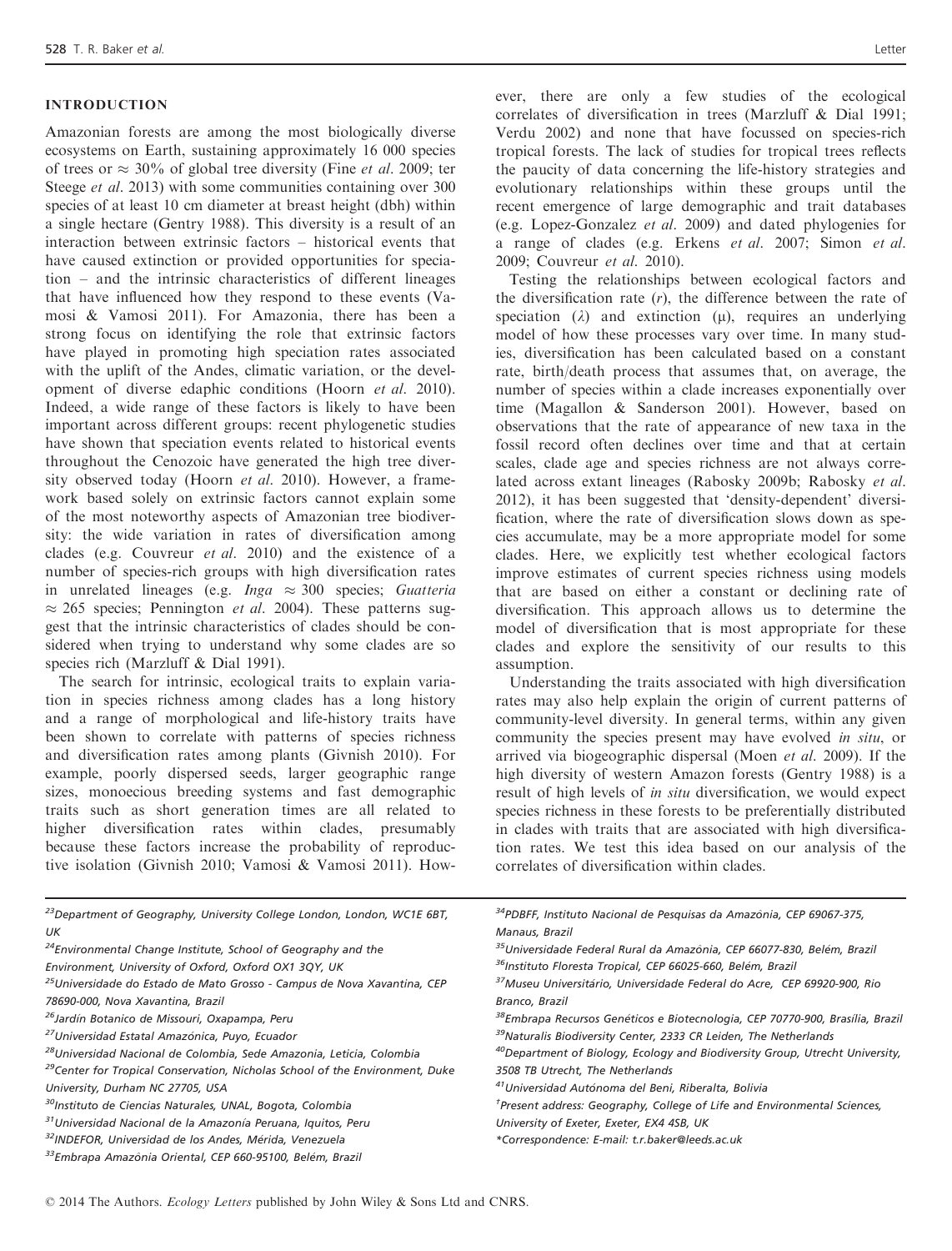# MATERIALS AND METHODS

We searched the literature for dated phylogenies of plant families that contain predominately Neotropical, free-standing, woody genera of dicotyledonous canopy trees to obtain stem or crown node ages for all clades where these data exist. Data were available for 51 clades in eight families that are broadly representative of angiosperm canopy tree diversity in Neotropical forests (Table S1, Doyle et al. 2004; Davis et al. 2005; Weeks et al. 2005; Zerega et al. 2005; Muellner et al. 2006; Erkens et al. 2007; Simon et al. 2009; Couvreur et al. 2010). Dates were obtained from the authors if not directly available from the publications. Genera known to be polyphyletic were either excluded (Oxandra, Annonaceae; Trophis, Moraceae; Stryphnodendron, Acacia, Fabaceae), or, in cases where two or more polyphyletic genera form clades, the more inclusive, higher level monophyletic groups were used (Neotropical Protium, Crepidospermum and Tetragastris; Brosimum, Helicostylis and Trymatococcus; Clarisia and Batocarpus). In addition, genera that include lianas, stranglers or other non-tree growth forms (e.g. Bauhinia, Croton, Ficus) were excluded. We also compiled estimates of extant species richness for each clade (Pennington et al. 2004; The Plant List 2010).

To test whether diversification is related to variation among clades in demographic traits, range size, maximum size, dispersal mode or breeding system, we obtained trait data for each clade. We estimated a measure of the intrinsic demographic rates of each clade – the turnover time of trees  $\geq$  10 cm diameter (= 1/annual rate of mortality) – using data from 207 long-term, lowland (< 500 m a.m.s.l.), old-growth forest plots (Table S2) that form part of the RAINFOR (Amazon Forest Inventory) network. The plots were established during 1963–2008 and, in total, sample 212.9 ha of forest across the major climatic and edaphic gradients in Amazonia (Table S2). Each plot has been recensused every 4–5 years; the average length of monitoring is 14.6 years (Table S2). The data were extracted from the ForestPlots.net database (Lopez-Gonzalez et al. 2009, 2011). Each census comprises diameter measurements of all living trees  $\geq 10$  cm dbh, and includes records of tree mortality and measurements and identifications of all new recruits. We used data only from plots with annual precipitation  $> 1300$  mm a<sup>-1</sup> based on the WorldClim dataset (Hijmans et al. 2005) and basal area  $> 13$  m<sup>2</sup> ha<sup>-1</sup> to exclude plots in dry forest and savanna biomes. All clades contained > 100 individuals, after excluding trees monitored for less than 2 years, which allows reasonable estimates of clade-specific mortality rates (Rüger et al. 2011). Due to the typical 1 ha size of forest plots in the RAINFOR network, the impact of large disturbances on landscape-scale tree mortality rates may be underestimated. However, in the context of variation in annual tree mortality rates across Amazonia (0.5–4%, Phillips et al. 2004) and among clades  $(0.5-6\%,$  Fig. 1), the magnitude of this effect is small (e.g. accounting for this effect in forests near Manaus leads to an increase in estimated community-level mortality rates from 1 to 1.2%, Chambers et al. 2013).

Tree mortality rates vary both due to the intrinsic, ecological characteristics of the species/clade being studied and extrinsic, environmental conditions. For tropical trees,

intrinsic variation among clades primarily reflects differences in life-history strategies related to adaptations to different levels of light demand (Turner 2001). In addition, within Amazonia, tree mortality rates are also influenced by an east-west gradient in soil fertility and physical properties (Quesada et al. 2012). Here, we disentangled the role of environmental factors and intrinsic controls on tree mortality rates by using mixed models implemented with the lmerBayes function (Condit 2012) in R (R Development Core Team 2012).

The survival probabilities of individual trees were modelled as an exponentially declining function of the monitoring period (Condit et al. 2006) and we simultaneously fitted the effect of clade, as a fixed factor, and 'plot cluster' (plots that occur in the same area and share the same three letter code in Table S2) as a random factor, to separate the effect of the two major sources of variation in the data (Appendix S1). Using 'plot cluster' as the random factor in the analysis allowed us to explicitly account for the effect of the broad environmental gradients on tree mortality rates across Amazonia while simultaneously estimating the intrinsic mortality rate of each clade. The data set included 37 090 trees within 51 clades and 57 plot clusters.

Estimates of intrinsic annual mortality rates encompass the full range of life-history strategies among tropical trees (Fig. 1c), from values exceeding 5% for the clade of pioneer trees, Cecropia, to very low values < 0.5% (e.g. Dicorynia). Mortality rates also vary among plot clusters (Fig. 1a and b). For example, both Inga and Virola show higher mortality rates in western Amazonia and in transitional forests in southern Brazilian Amazonia, matching known stand-level patterns (Fig. 1a and b, Quesada et al. 2012). However, these spatial patterns do not confound the intrinsic variation among clades, with generally higher mortality rates in Inga compared to Virola throughout the region (Fig. 1). From these estimates of the intrinsic mortality rate,  $m$ , we calculated turnover times for each clade as  $\frac{1}{m}$ .

The range size of each clade was classified as pantropical, Neotropical or Guiana Shield based on Pennington et al. (2004). The predominant dispersal type that leads to successful reproduction within each clade was classified as explosive/ unassisted, arboreal or ground dwelling mammal, bat or bird, water, or wind, based on the Royal Botanic Gardens Kew Seed Information Database (SID) (2014). The average maximum height per clade, H, was calculated from species-level estimates compiled from a range of floras (Baker *et al.* 2009). Breeding system for each clade was classified as dioecious or monoecious based on Pennington et al. (2004).

A range of approaches exists for relating traits to variation in diversification, extinction and speciation rates. For large, well-sampled (e.g. > 500 species), well-resolved, species-level phylogenies, likelihood-based approaches can be used to explore associations among traits, the probability of speciation and extinction and the topology of the phylogeny (FitzJohn 2010). Where this level of data are lacking, studies often correlate the average diversification rate under a constant rate model (Magallon & Sanderson 2001) with the traits of interest. Alternatively, correlating  $log(N)$  with a set of traits, where N is the number of extant lineages, has been proposed to explore the controls on diversification among lineages where species richness is not correlated with clade age (Rabosky 2009a).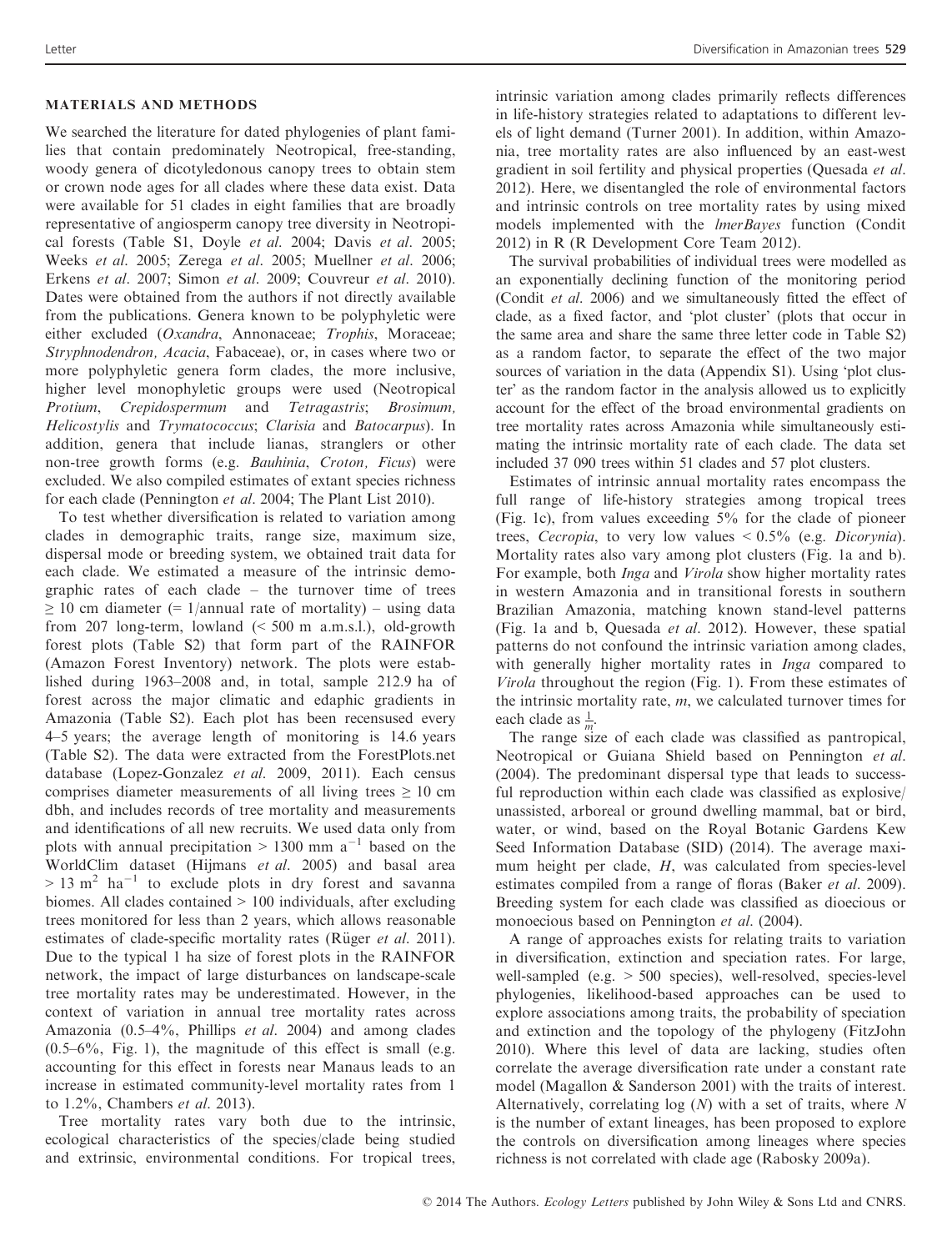

Figure 1 Variation in mortality rates for (a) Inga and (b) Virola across 57 plot clusters in South American forests; (c) intrinsic mortality rate ( $\pm$  95% confidence limits) of 51 clades of tropical tree after accounting for variation among plot clusters.

Although suitable for smaller data sets, neither of these last two methods allow direct tests of how well different underlying models of the diversification process fit the data, or whether the choice of the underlying model affects the significance of any relationships between traits and the diversification rate. Incorporating such tests within these kinds of analyses would help to resolve debates concerning the role of ecological factors in limiting diversification (Rabosky 2009a; Wiens 2011). We therefore compared the role of ecological factors in explaining variation in species richness based on models of both constant and declining rates of diversification building on methods presented in Rabosky (2009b). In contrast to Rabosky (2009b), we compare models based on a range of different traits and estimate the fit of different models within a phylogenetic framework that accounts for the non-independence of different clades. Our approach is similar to Etienne et al.  $(2012)$  but we focus on developing timedependent, rather than diversity-dependent, models of diversification.

In general, the mean number of lineages,  $N(t)$ , from a nonhomogeneous diversification process is given as (Bailey 1964, eqn 9.40):

$$
\log N(t) = \log\left(a\right) + \int_0^t r(t')dt' \tag{1}
$$

where  $a$  is the number of ancestral lineages (one for a clade with a stem node age and two for a clade with a crown node age),  $t$  is the age of the clade (Ma) and  $r$  is the net diversification rate (events per Ma):

$$
r(t) = \lambda(t) - \mu(t) \tag{2}
$$

where  $\lambda$  is the speciation rate and  $\mu$  is the extinction rate.

We constructed different estimators of  $r(t)$ , based on constant or declining rates of diversification and including and excluding ecological covariates (Fig. 2, Appendix S2). The different estimators of  $r(t)$  were used to predict species richness using eqn (1) and these values were compared with observed values.

We used two forms for the diversification rate (Rabosky 2009b). Firstly, we fit a constant rate model:

$$
r = \lambda(1 - \varepsilon) \tag{3}
$$

where  $\varepsilon$  is the relative extinction rate,  $\mu/\lambda$ , fixed at either a high ( $\varepsilon = 0.9$ ) or low ( $\varepsilon = 0$ ) value.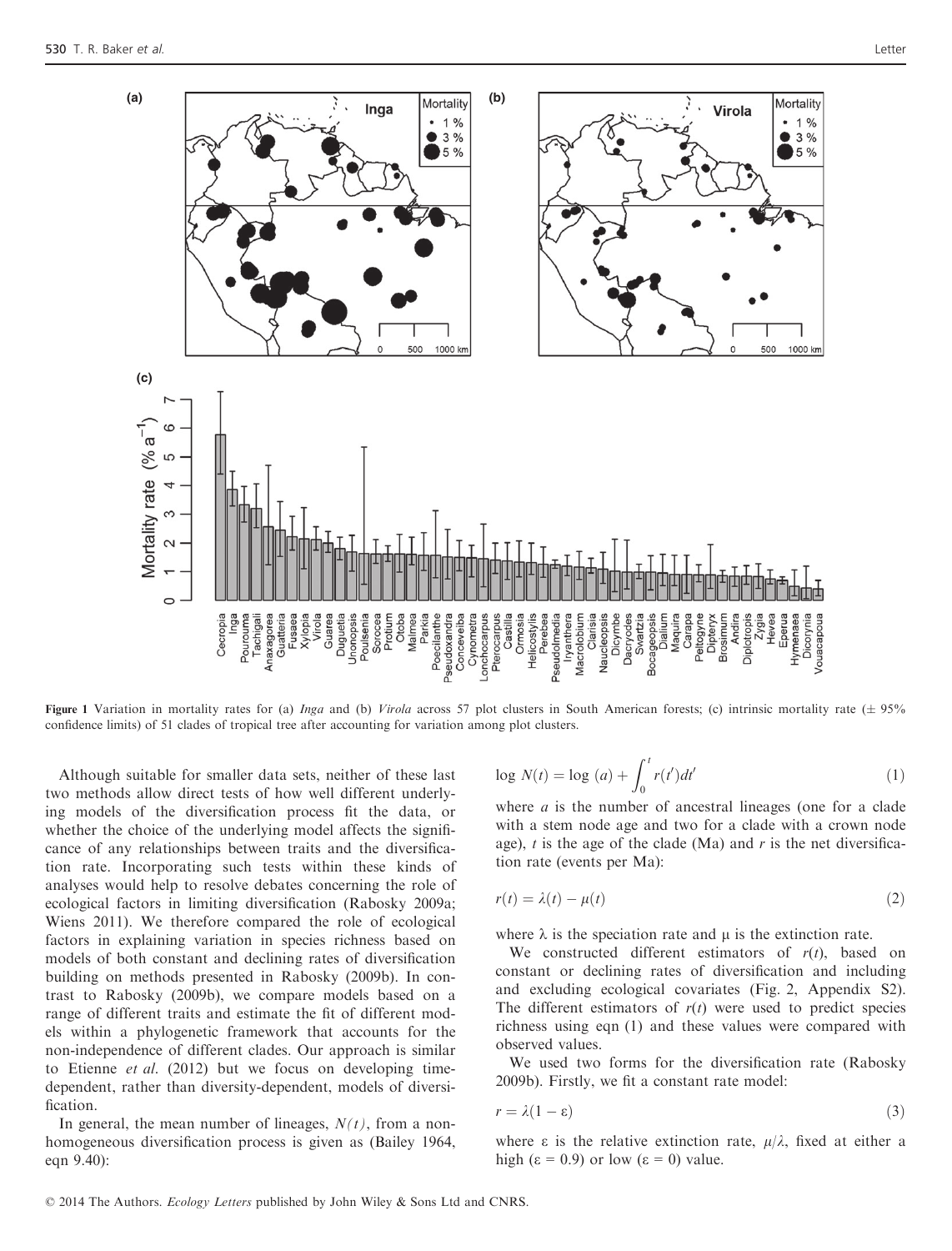Secondly, we related the diversification rate to an ecological covariate, A:

$$
r = cA(1 - \varepsilon) \tag{4}
$$

We fit a series of models with  $\Lambda$  represented by either continuous variables, turnover time and maximum height, or factors (range size, dispersal mode and breeding system). We incorporated turnover time and maximum height as  $\frac{1}{\log(T)}$  and  $\frac{1}{H}$ , respectively, as we hypothesised that these terms would be negatively correlated with the diversification rate. We used log-transformed values of  $T$  to ensure that this variable was normally distributed.

Thirdly, we estimated  $r$  as:

$$
r = \lambda_0 e^{-zt} (1 - \varepsilon) \tag{5}
$$

which simulates the diversification rate if speciation and extinction rates decline exponentially over time, consistent with a 'density-dependent' model (Fig. 1, Rabosky 2009b). In this model,  $\lambda_o$  represents the initial diversification rate and z is the rate at which diversification slows over time. We also modified this model to allow ecological covariates to influence the initial diversification rate:

$$
r = cAe^{-zt}(1 - \varepsilon) \tag{6}
$$

where A represents the same ecological covariates as above.

For models based on a continuous variable, we also explored models where the effect of these variables were allowed to vary among the major plant groups (Fabaceae,



Figure 2 Alternative predictions of the accumulation of species richness by clades under a constant rate (black) and exponentially declining (blue) model of diversification. Each model shows a distinctive relationship between clade age and species richness. Solid lines show the predictions for the null model for each scenario; dashed lines show possible effect of ecological covariates that either promote or reduce diversification (upper/ lower lines respectively).

Moraceae, Annonaceae and other families) represented in our data. We did not fit more complex models involving interactions among terms, or family-level models for categorical variables, as the size of the data set  $(n = 51)$  precludes effective fitting of more parameters (maximum number of parameters  $\approx$  n/10, Burnham & Anderson 2002).

We fit our models within a phylogenetic framework to account for the non-independence of each clade using phylogenetic generalised least squares regression (Martins & Hansen 1997). Phylogenetic relationships between the groups used in this study (Fig. S1) were obtained from the angiosperm APGIII consensus tree from Phylomatic (Webb & Donoghue 2005) and the branch lengths and relationships modified based on estimated divergence times from TimeTree (Hedges et al. 2006). The branch lengths of these phylogenetic relationships were used to estimate the expected correlation matrix among clades based on a Brownian motion model of trait evolution (Appendix S2). We used a transformed version of this matrix, incorporating Pagel's  $\lambda$  (Pagel 1999), to estimate the error structure within our diversification models. This model of trait evolution provided a closer fit to our data than alternative models (Appendix S2). Models were evaluated by comparison of AICc values (Burnham & Anderson 2002). R code to fit these models of diversification is provided in Appendix S2.

We found that one trait – the intrinsic turnover times of different clades – was a useful predictor of diversification rates. To understand the role of variation in this trait for determining community-level patterns of diversity across Amazonia, we explored the contribution that clades with different intrinsic turnover times make to the species richness of western and eastern Amazon forests using the RAINFOR plot data (Table S1).

### RESULTS

Turnover time was the only ecological trait that consistently improved predictions of species richness over models of diversification that excluded ecological factors (Table 1): models that linked shorter turnover times with higher diversification rates generated the best estimates of the current species richness of each clade (Table 1, Fig. 3). Of the other ecological factors, only range size provided some improvement to model predictions over our null model (Table 1; using an exponentially declining rate model of diversification), with a small tendency for clades with larger range sizes to have achieved greater species richness. The results were not affected by using scenarios based on either high or low relative extinction rates (Table 1).

Overall, models that incorporate a decline in diversification rates over time provided a superior fit to the data compared to models with a constant rate of diversification (Table 1). This pattern emerges because there is no correlation between clade age and species richness in these data; an exponentially declining model of diversification provides a better fit in this case (Fig. 2). The best predictions of current species richness were achieved by a model that incorporated an exponential decline in diversification rates over time and a family-specific relationship between turnover rate and the initial rate of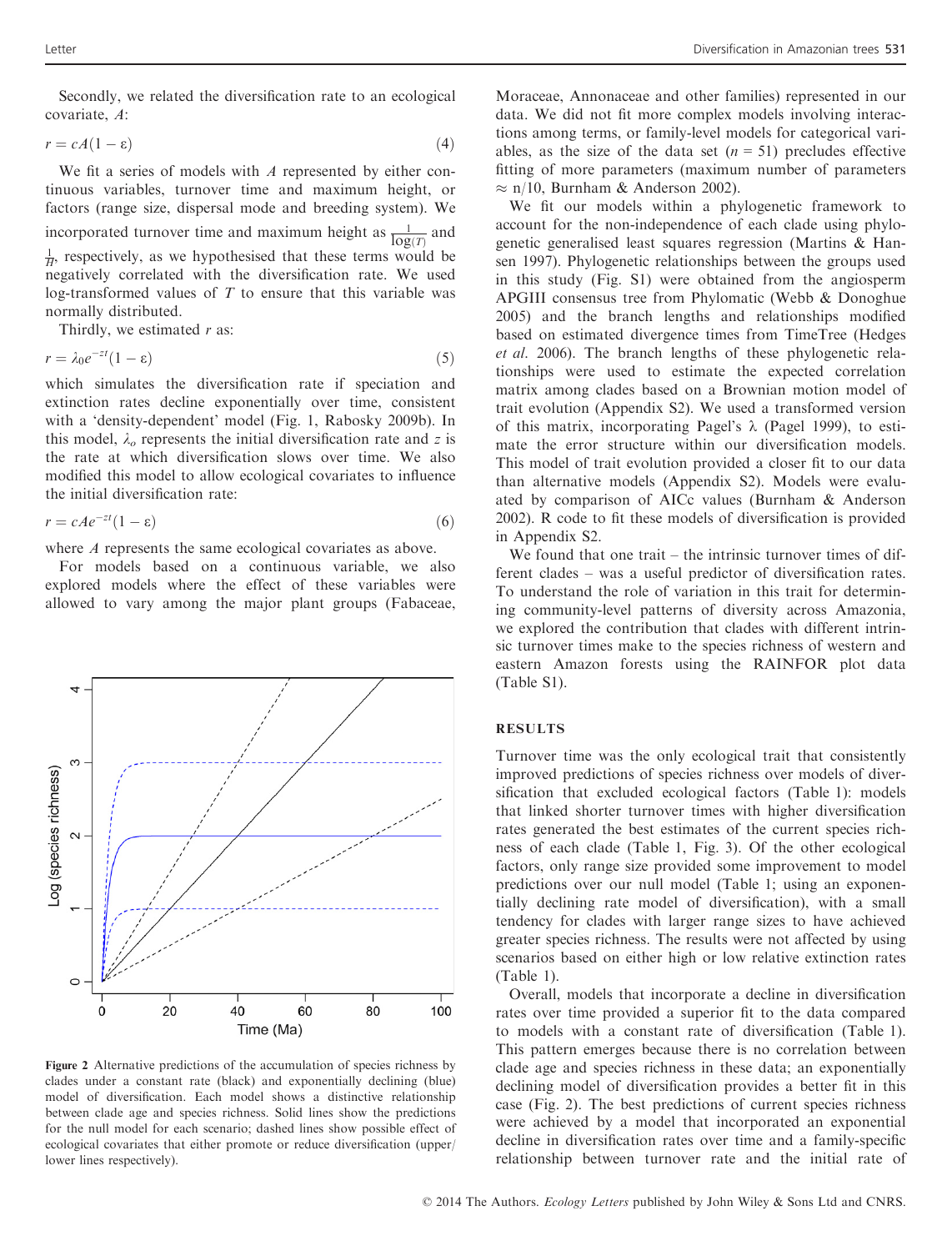Table 1 AICc values and Pagel's  $\lambda$  for the fit of 16 different models of diversification for 51 clades of tropical trees, with both high ( $\epsilon = 0.9$ ) and low  $(\epsilon = 0)$  relative extinction rates

|                |           |                 |                 |                |         | $\epsilon = 0$ |                  |       |         | $\epsilon = 0.9$ |                  |       |
|----------------|-----------|-----------------|-----------------|----------------|---------|----------------|------------------|-------|---------|------------------|------------------|-------|
| Model          | Framework | Traits          | Family-specific | No. parameters | Lambda  | AICc           | $\triangle$ AICc | $r^2$ | Lambda  | AICc             | $\triangle$ AICc | $r^2$ |
| 15             | Declining | Turnover time   | Yes             |                | $-0.11$ | 160.58         | 0.00             | 33.5  | $-0.11$ | 163.85           | 3.27             | 29.3  |
| 10             | Declining | Turnover time   | N <sub>0</sub>  | 4              | 0.24    | 166.98         | 6.40             | 16.5  | 0.24    | 166.99           | 6.41             | 16.5  |
| 12             | Declining | Range size      | No              | 6              | 0.28    | 176.93         | 16.35            | 8.50  | 0.63    | 198.55           | 37.97            | 0.00  |
| 9              | Declining | None            | N <sub>o</sub>  | 4              | 0.19    | 177.08         | 16.50            | 1.10  | 0.18    | 177.12           | 16.54            | 1.00  |
| 14             | Declining | Breeding system | No              |                | 0.20    | 179.54         | 18.96            | 2.00  | 0.27    | 179.73           | 19.15            | 2.00  |
| 11             | Declining | Dispersal mode  | N <sub>o</sub>  |                | 0.39    | 181.82         | 21.24            | 1.60  | 0.65    | 193.61           | 33.03            | 0.00  |
| 13             | Declining | Max ht          | N <sub>o</sub>  | 4              | 0.53    | 187.16         | 26.58            | 4.80  | 0.48    | 186.98           | 26.40            | 4.80  |
| 2              | Constant  | Turnover time   | N <sub>o</sub>  | 3              | 0.73    | 196.36         | 35.78            | 0.70  | 0.73    | 196.36           | 35.78            | 0.70  |
| 1              | Constant  | None            | N <sub>o</sub>  | 3              | 0.73    | 198.83         | 38.25            | 0.70  | 0.74    | 198.83           | 38.25            | 0.70  |
| 5              | Constant  | Max ht          | N <sub>o</sub>  | 3              | 0.78    | 199.59         | 39.01            | 0.01  | 0.78    | 199.59           | 39.01            | 0.01  |
| 3              | Constant  | Dispersal mode  | N <sub>o</sub>  | 6              | 0.74    | 200.05         | 39.47            | 0.00  | 0.74    | 200.09           | 39.51            | 0.00  |
| $\overline{4}$ | Constant  | Range size      | N <sub>o</sub>  |                | 0.78    | 201.79         | 41.21            | 0.00  | 0.77    | 200.17           | 39.59            | 0.00  |
| 6              | Constant  | Breeding system | No              |                | 0.75    | 202.02         | 41.44            | 0.01  | 0.75    | 202.02           | 41.44            | 0.01  |
| 8              | Constant  | Max ht          | Yes             | 6              | 0.78    | 205.90         | 45.32            | 0.00  | 0.78    | 205.06           | 44.48            | 0.00  |
| 7              | Constant  | Turnover time   | Yes             | 6              | 0.71    | 206.27         | 45.69            | 0.01  | 0.71    | 206.27           | 45.69            | 0.01  |
| 16             | Declining | Max ht          | Yes             |                | 0.62    | 212.55         | 51.97            | 22.5  | 0.88    | 258.10           | 97.52            | 14.3  |

Models are based on either a constant rate or exponentially declining rate of diversification which either include or exclude a range of ecological factors. Models ordered by AICc values;  $\Delta AICc$  values calculated in relation to the best model. Model numbers refer to R code in Supporting Information. Pagel's k varies from close to 1 (strong phylogenetic dependence of residuals) to small, negative values (negative correlation of residuals with phylogeny).

diversification (Fig. 3a). Allowing the effect of turnover rate on the diversification rate to vary among lineages improved predictions of the relative species richness of different families (e.g. low in the Moraceae and high in the Fabaceae; Fig. 3a). Nevertheless, the trend for higher species richness in clades with fast turnover times is found in several families (e.g. *Inga*, Tachigali, Fabaceae; Guatteria, Annonaceae; Cecropia, Urticaceae; Fig. 3).

We tested whether our final model was sensitive to uncertainty in the estimates of intrinsic mortality rates by running an additional model where the predictions were weighted by the uncertainty in these values (1/log(variance), Table S1). The relationship between observed and predicted values was very similar with this model suggesting that our results are not sensitive to uncertainty in this parameter (Fig. S2).

The value of Pagel's  $\lambda$ , which measures the degree of phylogenetic correlation among the residuals of these relationships, varied widely depending on the traits that were included in the diversification model (Table 1). Perhaps unsurprisingly, the smallest values of Pagel's  $\lambda$  were obtained with the best-fitting model where the parameters were allowed to vary among different branches of the phylogeny (Model 15, Table 1). Fitting the model separately for different lineages is likely to have reduced the phylogenetic signal in the residuals.

## DISCUSSION

Our results demonstrate that short turnover times are linked to higher diversification rates and higher levels of species richness among multiple clades of tropical rain forest canopy trees. This result is found in several lineages and is robust to different underlying models of the diversification process, variation in relative extinction rates and uncertainty in estimates of turnover time, and remains significant after accounting for the phylogenetic dependence of different clades.

Fast demographic rates within tropical trees are related to a range of traits, such as rapid resource acquisition, high dispersal ability, fast growth in size and short lifespans (Turner 2001) and several of these attributes may drive the observed patterns. However, a link between fast turnover and short generation times may be a particularly important mechanism that drives this relationship. Mean generation time is the sum of the number of pre-reproductive years and the turnover time of reproductive individuals (Dillingham 2010). Inferring patterns of generation times from our measure of turnover times of trees  $\geq 10$  cm dbh requires two sets of assumptions related to patterns of reproduction and the time between seed dispersal and reproductive maturity. In terms of reproduction, the key assumptions are constant rates of tree survival and fecundity after the age of first reproduction (Dillingham 2010). For tropical forest canopy trees, these assumptions appear to be reasonable: the few data available on reproductive output are consistent with a minimum reproductive size of 10 cm diameter and constant reproductive output above this threshold. For example, for 12 species of trees with maximum height  $\geq 15$  m in Panama, the average minimum diameter for reproduction was 14.8 cm and reproduction did not decline at large sizes (Wright *et al.* 2005), and more generally mortality rates remain relatively constant with increasing size above 10 cm dbh (Rüger  $et$   $al.$  2011).

The second suite of assumptions requires considering the age of trees when they reach 10 cm diameter. We therefore estimated the passage time of different life-history stages from the literature, and compared estimates of total generation time with the intrinsic turnover times of trees  $\geq 10$  cm diameter for these clades (Appendix S3, Fig. S3). Although data are sparse, we found that the large and variable contribution of the lifespan of trees  $\geq 10$  cm diameter to estimates of total generation time suggests that this quantity is correlated with variation in generation time among these clades (Appendix S3).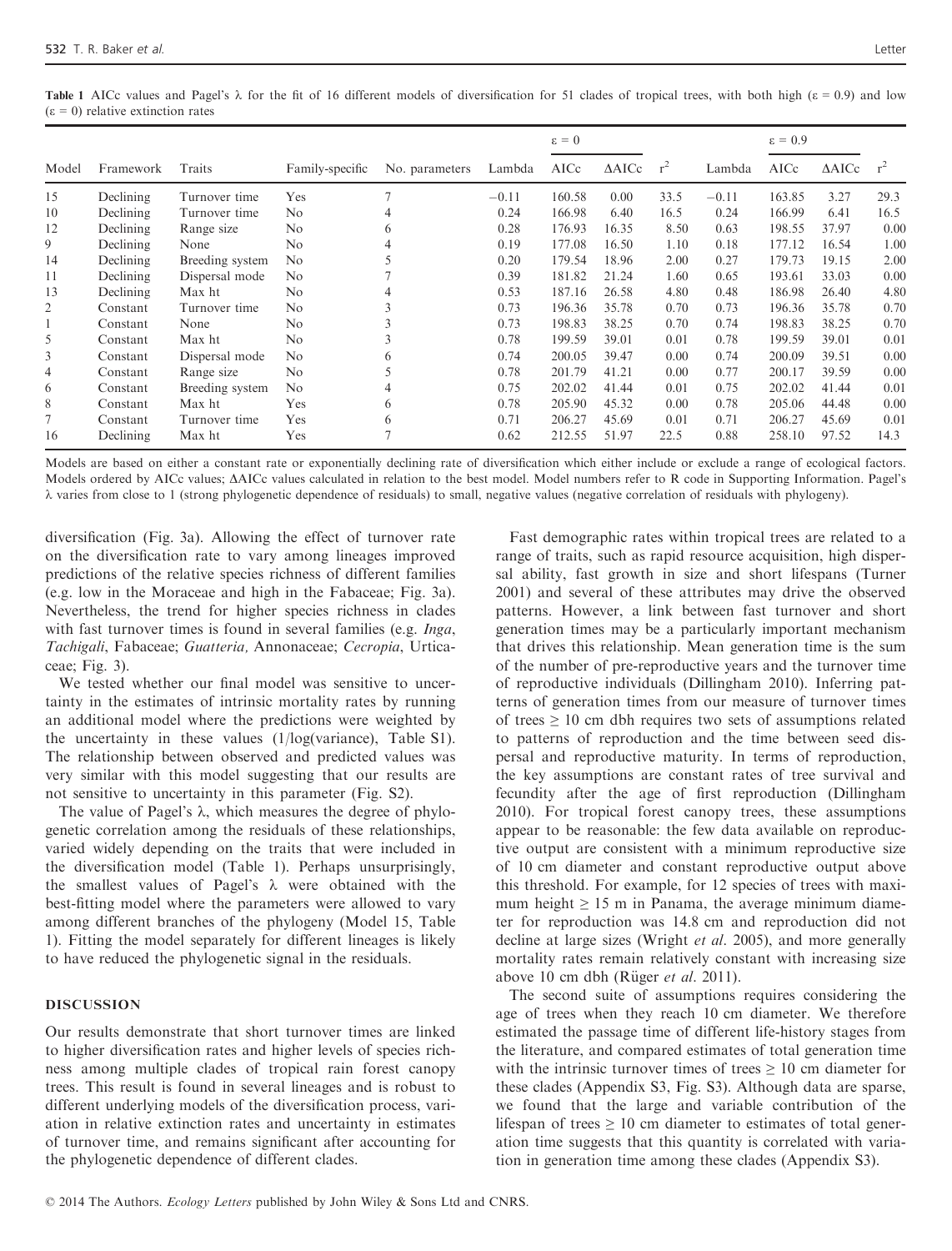

Figure 3 (a) Relationship between observed species richness (natural log scale) and the initial diversification rate of 51 clades of Neotropical trees estimated with the best-fitting model of diversification (Model 15, Table 1, with a low relative extinction rate:  $\epsilon = 0$ ). For this model, the initial diversification rate is inversely proportional to the intrinsic turnover time of each clade (denoted by symbol size) and declines exponentially over time (z estimated as 2.50; eqn 6). (b) Relationship between species richness and intrinsic turnover time of trees  $\geq 10$  cm dbh across 51 clades (log(species richness) =  $-0.97*$ log(turnover time)+7.25,  $F = 9.11$ ,  $r^2 = 0.16$ .

Fast demographic traits could promote both the mechanisms – high speciation and low extinction rates – which lead to rapid diversification (Marzluff & Dial 1991). The capacity of populations to increase rapidly allows clades to undergo more rapid selection as new habitats and different resources become available, and to have faster rates of molecular evolution (Smith & Donoghue 2008). Both these processes may

promote more rapid speciation, regardless of whether this is driven ultimately by vicariance, isolation due to long-distance dispersal or habitat specialization. Furthermore, shorter turnover times may also provide greater resilience to disturbances that cause extinction, such as climatic variation over interglacial cycles, by allowing successful migration to habitats with suitable environmental conditions and a greater ability to recolonize areas following such events.

The results of this study are broadly consistent with the few previous studies that have examined the relationship between diversification and demographic traits among woody plants. For example, Marzluff & Dial (1991) found negative, but nonsignificant, correlations between the age of first reproduction and total species richness for 10 gymnosperm and 19 angiosperm groups of North American trees, and Verdu (2002) found a significant negative correlation between genus species richness and age at maturity across 174 genera of mostly North American trees and shrubs. However, this is the first study of the correlates of diversification to focus on species-rich tropical forest trees and the first to develop comparative tests of different diversification models using a range of traits. This study is also the first to use directly measured, demographic data from permanent plots to estimate demographic traits: previous studies have used published data from the forestry literature, which are generally limited to species of commercial interest (Marzluff & Dial 1991; Verdu 2002). In contrast, the recent expansion of permanent plot networks in the tropics (e.g. Lopez-Gonzalez et al. 2009) now provides an opportunity to explore the role of life-history traits in determining evolutionary patterns across a wide range of clades in this biome.

Although specific trajectories of diversification will likely vary among clades, our study provides support for a general model of diversification where rates decline, rather than remain constant, over time (Table 1). This kind of model, and the limits to diversity that it implies within specific clades and regions (Fig. 2, Rabosky 2009a), has been proposed to explain the lack of correlation between clade age and species richness observed at some scales in some taxonomic groups (Rabosky et al. 2012) as well as the similar levels of diversity in different families of tropical plants on different continents (Ricklefs & Renner 2012). The precise mechanisms that determine this kind of pattern remain uncertain and debated (Wiens 2011; Rabosky et al. 2012), but processes that might contribute within individual clades include explosive radiations resulting from the emergence of novel ecological opportunities or morphological innovation (Rabosky et al. 2012), and/or 'carrying capacities' in the number of species that different regions can support (Rabosky 2009a).

Where diversification rates vary over time, interpreting how ecological covariates might influence the diversification process is more challenging than in constant rate models. In the broadest sense and regardless of the underlying model of diversification, significant relationships between ecological factors and the total species richness of different clades suggest that, integrated over the age of the clade, those factors must have promoted speciation and/or reduced extinction rates (Rabosky 2009a). However, our model formulation suggests more specifically that intrinsic factors affecting the initial rate of diversification of a clade is one way ecological covariates might influence the total levels of diversification that clades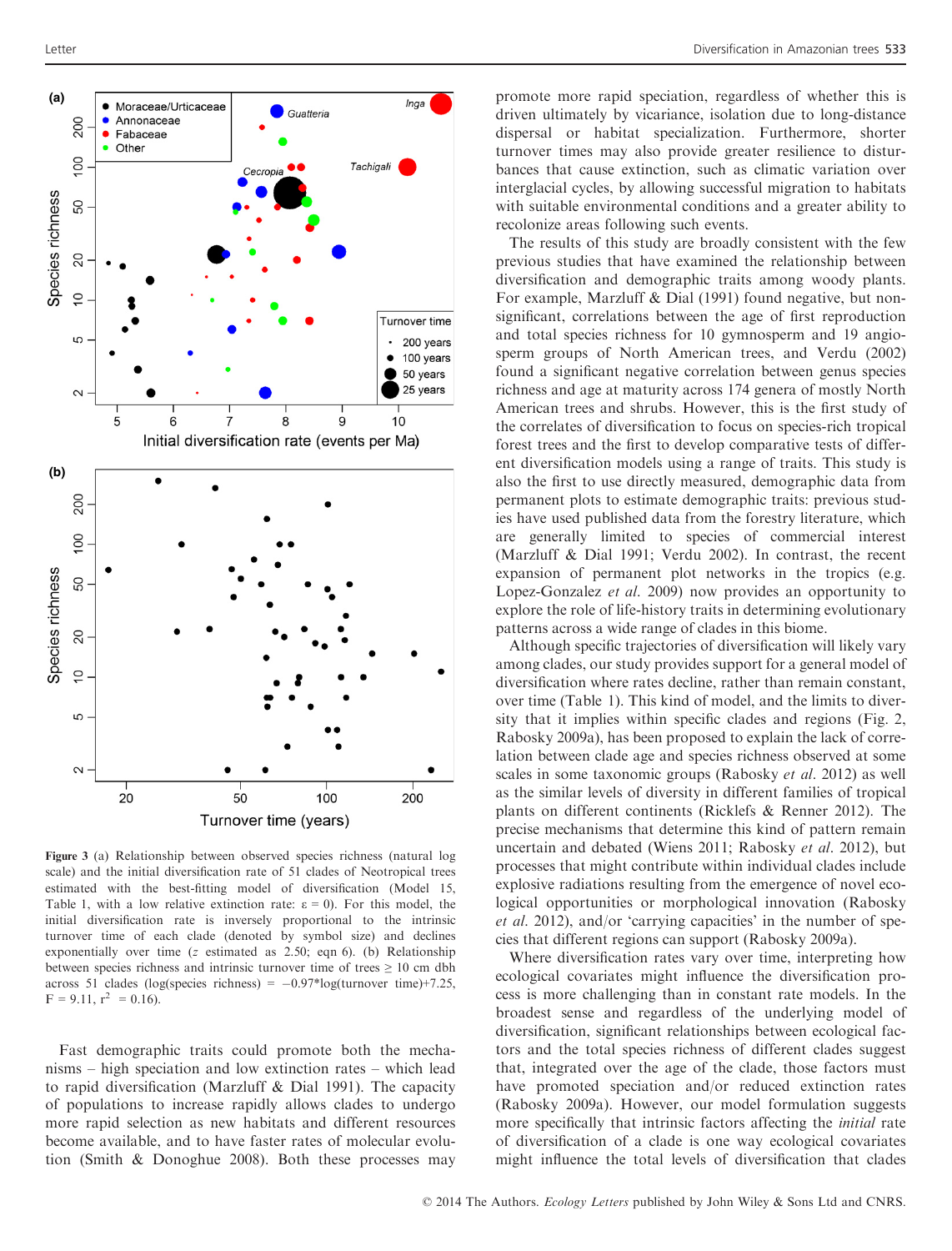achieve. Similarly, Rabosky (2009b) found that relating range size to the initial rate of diversification improved predictions of species richness across 88 tribes of birds compared to a model without ecological covariates. In the context of Amazonia, this framework suggests that clades with fast demographic traits may be able to exploit specific opportunities for diversification more rapidly following geological events that create novel habitats, such as the deposition or exposure of particular edaphic conditions (Hoorn et al. 2010). Overall, this interpretation emphasises the close links between historical processes and the intrinsic traits of different lineages in generating observed patterns of diversity.

Some ecological factors that are often associated with patterns of diversification in plants, such as range size and maximum height (Givnish 2010), were not significant in this study. However, the focus of this study on Neotropical canopy trees of at least 10 cm dbh meant that many of the clades had similar values for these traits, and this study therefore excluded woody understory plants that contain some species-rich genera (e.g. Psychotria, Rubiaceae). Range size marginally improved predictions of diversification under an exponential model, with clades with large range sizes containing more species (Table 2). This factor may be a more important factor explaining diversification in larger scale, pantropical analyses.

Although our focus here is on understanding variation in species richness among clades of tropical trees, our results also have implications for understanding community-level patterns of diversity within Amazonia. In particular, high rates of diversification of fast turnover clades may have contributed to generating the particularly high diversity of western Amazon forests (Gentry 1988). Among the 51 clades in this study, those with intrinsically fast turnover times make a greater contribution to the stems and species richness of western Amazon forests compared to forests in eastern Amazonia and the Guiana Shield (Fig. 4). Genera with fast turnover times also contribute more stems and species to western Amazon forests across all 150 genera with > 100 stems in the RAINFOR plot network (Table S3, Fig. S4) and the turnover times of this larger group of genera are also correlated with their species richness (Fig. S5). In addition, species-rich clades with intrinsically short turnover times are more diverse in western Amazonia: the diversity of both Inga and Guatteria is approximately a third higher in the plots in these forests (per 100 stems: Inga, western Amazonia, 37 species; eastern Amazonia, 28 species; Guatteria, western Amazonia, 19 species; eastern Amazonia, 15 species). These patterns suggest that the environmental conditions associated with high rates of tree mortality in western Amazonia (Quesada et al. 2012) have favoured lineages with intrinsically shorter turnover times. In turn, these lineages may have shown high in situ diversification rates in response to historical events such as climatic shifts and deposition of novel edaphic conditions (Hoorn et al. 2010). A complex interaction of both intrinsic and extrinsic factors may have therefore generated the high diversity of this region.

The ecological trait of short turnover times is shared by some of the most species-rich groups of Amazonian trees, such as *Inga* and *Guatteria*, with  $\approx 300$  and  $\approx 265$  species respectively. Overall, our results indicate that ecological differences among clades of tropical trees have strongly influenced



Figure 4 (a) The cumulative abundance of 51 clades of tropical trees with different intrinsic turnover times, in western (black) and eastern (blue) Amazon forests. (b) The contribution of clades with different intrinsic turnover times to the species richness of forests in western and eastern Amazon forests.

their diversification, and the high level of diversification in lineages with short turnover times has played a key role in generating the spectacular diversity of Amazonian forests.

### ACKNOWLEDGEMENTS

This analysis is based on contributions to the RAINFOR network and ForestPlots.net database (http://www.forestplots.net), and supported by the Gordon and Betty Moore Foundation, National Environmental Research Council (grant numbers NE/ I028122/1, NE/F005806/1), the European Commission [FP 5, 6 & 7 including the AMAZALERT (282664) and GEOCARBON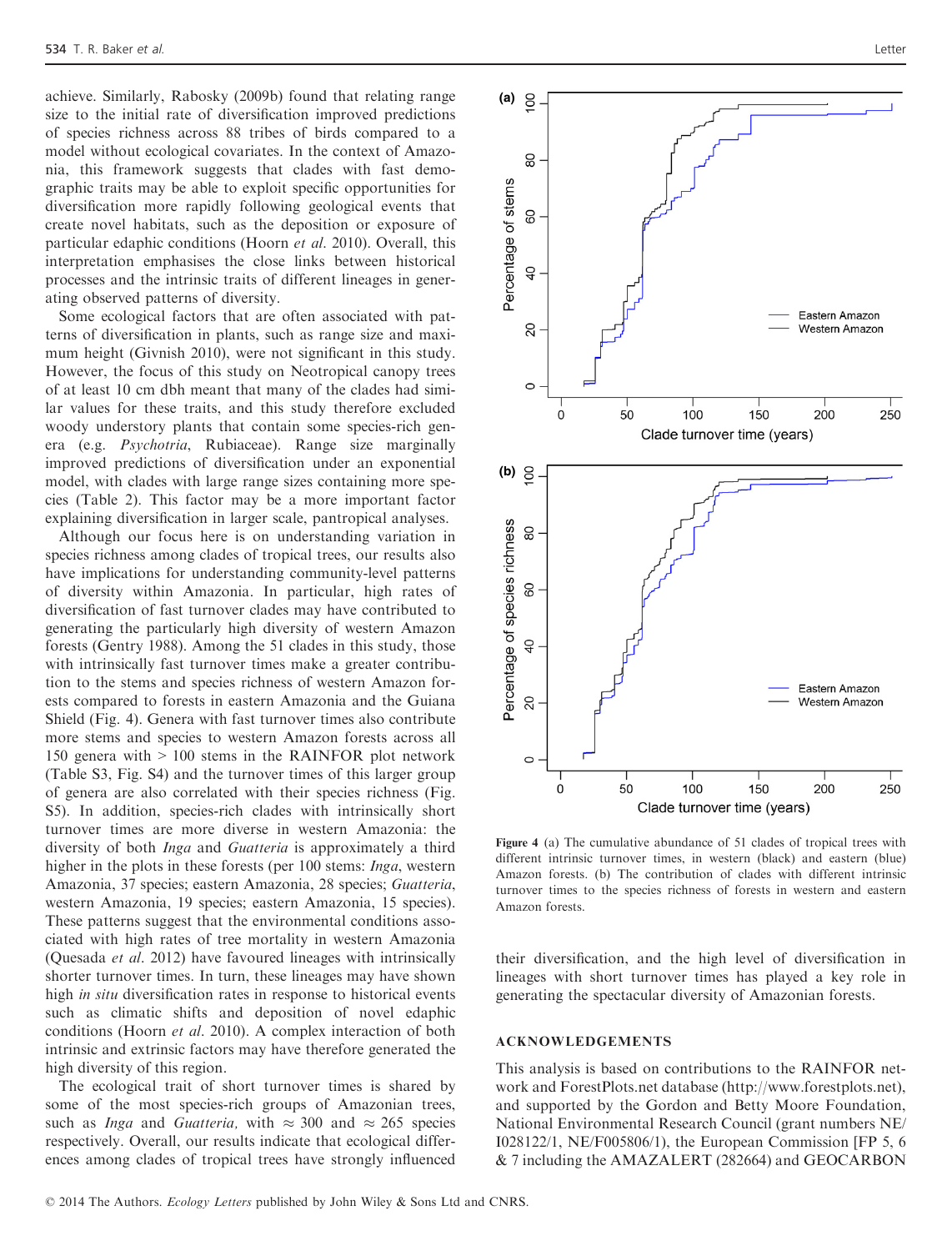(283080) projects)] and the Royal Society. Additional funding for fieldwork was provided by the National Geographic Society, Tropenbos International, European Commission, NASA Longterm Biosphere-Atmosphere Project in Amazonia (LBA), Brazilian National Council for Scientific and Technological Development (CNPq) including the long-term ecological research program CNPq/PELD Sítio 15 Transição Cerrado – Floresta Amazônica (558069/2009-6) and projeto INCT Processo 574008/2008-0, the National Institute for Amazonian Research (INPA), Brazil and the Tropical Ecology Assessment and Monitoring (TEAM) Network, a collaboration among Conservation International, the Missouri Botanical Garden, the Smithsonian Institution, and the Wildlife Conservation Society, and partially funded by these institutions, the Gordon and Betty Moore Foundation and Investissement d'Avenir grants of the French ANR (CEBA: ANR-10-LABX-0025; TULIP: ANR-10-LABX-0041), as well as other donors. OP, SL and GL-G are supported by the European Research Council project 'Tropical Forests in the Changing Earth System'. We thank Tiina Saarkinen for assisting with clade ages for Fabaceae, David Greenberg for valuable discussions and Rick Condit for advice using lmerBayes.

#### AUTHORSHIP

TRB, RTP and SM designed the study; all authors apart from SM, EG and KGD contributed data; EG and KGD contributed to data analysis; TRB analysed the data and wrote the manuscript; all authors contributed to editing the manuscript.

#### **REFERENCES**

- Bailey, N.T.J. (1964). The Elements Of Stochastic Processes with Applications to the Natural Sciences. John Wiley & Sons, New York, USA.
- Baker, T.R., Phillips, O.L., Laurance, W.F., Pitman, N.C.A., Almeida, S., Arroyo, L. et al. (2009). Do species traits determine patterns of wood production in Amazonian forests? Biogeosciences, 6, 297–307.
- Burnham, K.P. & Anderson, D.R. (2002). Model selection and inference: a practical information-theoretic approach. Springer Verlag, New York.
- Chambers, J.Q., Negron-Juarez, R.I., Magnabosco Marra, D., Di Vittorio, A., Tews, J., Roberts, D. et al. (2013). The steady-state mosaic of disturbance and succession across an old-growth Central Amazon forest landscape. Proc. Natl Acad. Sci., 110, 3949–3954.
- Condit, R. (2012). CTFS R Package. URL http://ctfs.arnarb.harvard.edu/ Public/CTFSRPackage. Last accessed 1 September 2013.
- Condit, R., Ashton, P., Bunyavejchewin, S., Dattaraja, H., Davies, S., Esufali, S. et al. (2006). The importance of demographic niches to tree diversity. Science, 313, 98–101.
- Couvreur, T.L.P., Pirie, M.D., Chatrou, L.W., Saunders, R.M.K., Su, Y.C.F., Richardson, J.E. et al. (2010). Early evolutionary history of the flowering plant family Annonaceae: steady diversification and boreotropical geodispersal. J. Biogeogr., 38, 664–680.
- Davis, C.C., Webb, C.O., Wurdack, K.J., Jaramillo, C.A. & Donoghue, M.J. (2005). Explosive radiation of Malpighiales supports a mid-Cretaceous origin of modern tropical rain forests. Am. Nat., 165, E36–E65.
- R Development Core Team (2012). R: A Language and Environment for Statistical Computing. R Foundation for Statistical Computing, Vienna.
- Dillingham, P.W. (2010). Generation time and the maximum growth rate for populations with age-specific fecundities and unknown juvenile survival. Ecol. Model., 221, 895–899.
- Doyle, J.A., Sauquet, H., Scharaschkin, T. & Le Thomas, A. (2004). Phylogeny, molecular and fossil dating and biogeographic history of Annonaceae and Myristicaceae. Int. J. Plant Sci., 165, S55–S67.
- Erkens, R.H.J., Chatrou, L.W., Maas, J.W., van der Neit, T. & Savolainen, V. (2007). A rapid diversification of rainforest trees (Guatteria; Annonaceae) following dispersal from Central into South America. Mol. Phylogenet. Evol., 44, 399–411.
- Etienne, R.S., Haegeman, B., Stadler, T., Aze, T., Pearson, P.N., Purvis, A. et al. (2012). Diversity-dependence brings molecular phylogenies closer to agreement with the fossil record. Proc. R. Soc. Lond. B, 279, 1300–1309.
- Fine, P.V.A., Ree, R.H. & Burnham, R.J. (2009). The disparity in tree species richness among tropical, temperate and boreal biomes: the geographic area and age hypothesis. In Tropical Forest Community Ecology. (eds Carson, W.P., Schnitzer, S.A.). Wiley-Blackwell, Chichester, pp. 31–45.
- FitzJohn, R.G. (2010). Quantitative traits and diversification. Syst. Biol., 59, 619–633.
- Gentry, A.H. (1988). Tree species richness of upper Amazonian forests. Proc. Natl. Acad. Sci. USA, 85, 156–159.
- Givnish, T.J. (2010). Ecology of plant speciation. Taxon, 59, 1326–1366.
- Hedges, S.B., Dudley, J. & Kumar, S. (2006). TimeTree: a public knowledge-base of divergence times among organisms. Bioinformatics, 22, 2971–2972.
- Hijmans, R.J., Cameron, S.E., Parra, J.L., Jones, P.G. & Jarvis, A. (2005). Very high resolution interpolated cliamte surfaces for global land areas. Int. J. Climatol., 25, 1965–1978.
- Hoorn, C., Wesselingh, F.P., ter Steege, H., Bermudez, M.A., Mora, A., Sevink, J. et al. (2010). Amazonia through time: Andean uplift, climate change, landscape evolution, and biodiversity. Science, 330, 927–931.
- Lopez-Gonzalez, G., Lewis, S.L., Burkitt, M., Baker, T.R. & Phillips, O.L. (2009). ForestPlots.net Database. Available at: www.forestplots. net. Last accessed 1 April 2012.
- Lopez-Gonzalez, G., Lewis, S.L., Burkitt, M. & Phillips, O.L. (2011). ForestPlots.net: a web application and research tool to manage and analyse tropical forest plot data. J. Veg. Sci., 22, 610–613.
- Magallon, S. & Sanderson, M.J. (2001). Absolute diversification rates in angiosperm clades. Evolution, 55, 1762–1780.
- Martins, E.P. & Hansen, T.F. (1997) Phylogenies and the comparative method: a general approach to incorporating phylogenetic information into the analysis of interspecific data. Am. Nat., 149, 646–667.
- Marzluff, J.M. & Dial, K.P. (1991). Life history correlates of taxonomic diversity. Ecology, 72, 428–439.
- Moen, D.S., Smith, S.A. & Wiens, J.J. (2009). Community assembly through evolutionary diversification and dispersal in middle American treefrogs. Evolution, 63, 3228–3247.
- Muellner, A.N., Savolainen, V., Samuel, R. & Chase, M.W. (2006). The mahogany family "out-of-Africa": Divergence time estimation, global biogeographic patterns inferred from plastid rbcL DNA sequences, extant, and fossil distribution of diversity. Mol. Phylogenet. Evol., 40, 236–250.
- Pagel, M. (1999). Inferring the historical patterns of biological evolution. Nature, 401, 877–884.
- Pennington, T.D., Reynel, C. & Daza, A. (2004). Illustrated Guide to the Trees of Peru. DH books, Sherborne, UK.
- Phillips, O.L., Baker, T.R., Arroyo, L., Higuchi, N., Killeen, T.J., Laurance, W.F., et al. (2004). Pattern and process in Amazon tree turnover, 1976–2001. Philos. T. Roy. Soc. B, 359, 381–407.
- Quesada, C.A., Phillips, O.L., Schwarz, M., Czimczik, C.I., Baker, T.R., Patiño, S. et al. (2012). Basin-wide variations in Amazon forest structure and function are mediated by both soils and climate. Biogeosciences, 9, 2203–2246.
- Rabosky, D.L. (2009a). Ecological limits and diversification rate: alternative paradigms to explain the variation in species richness among clades and regions. Ecol. Lett., 12, 735–743.